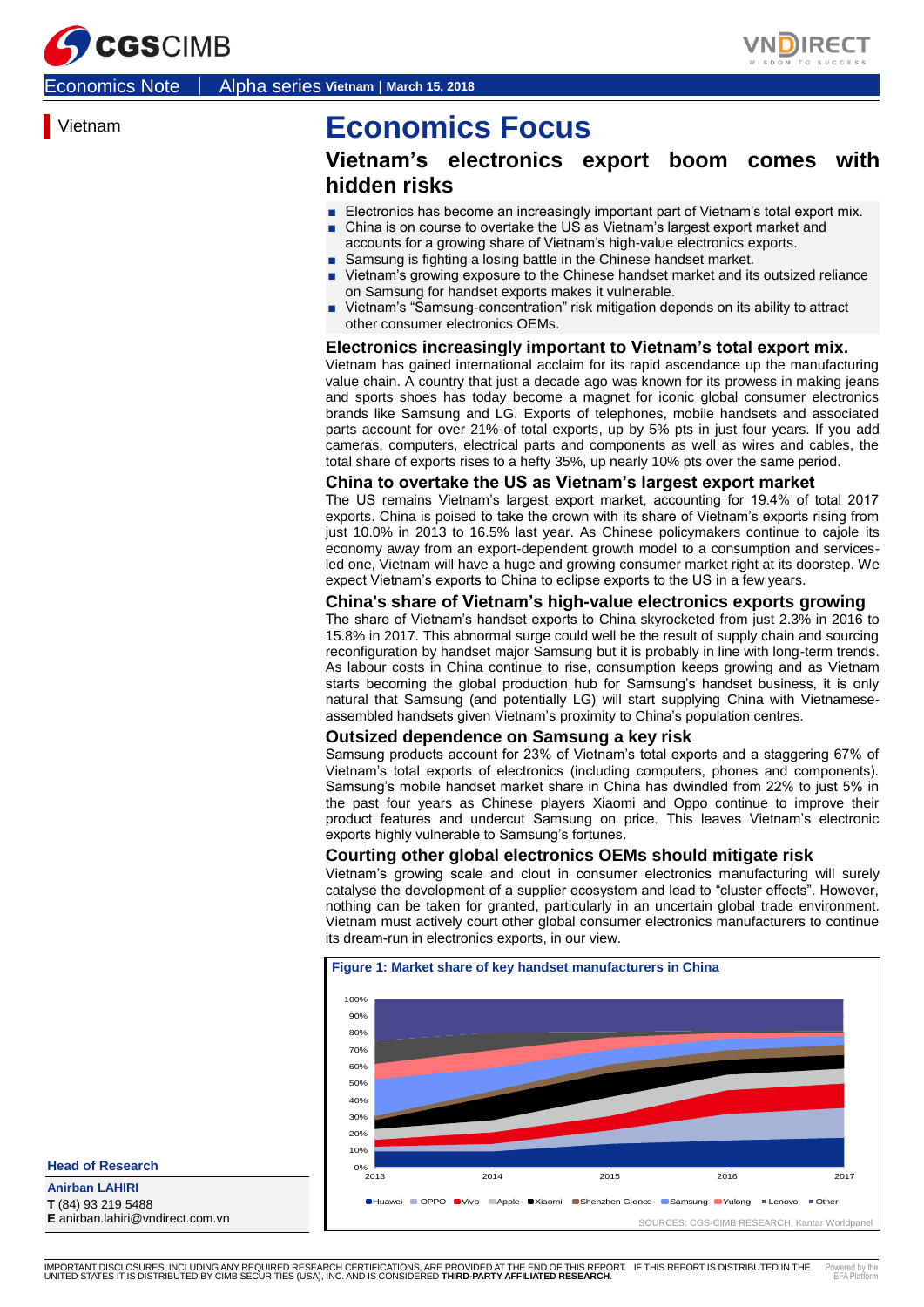



# **Vietnam's electronics export boom comes with hidden risks**

## **Electronics has become an increasingly important part of Vietnam's total export mix**

Vietnam has gained international acclaim for its rapid ascendance up the manufacturing value chain. A country that was just a decade ago known for its prowess in making jeans and sports shoes has today become a magnet for iconic global consumer electronics brands like Samsung and LG. Exports of telephones, mobile handsets and associated parts account for over 21% of total exports up by 5% pts in a span of just four years. If you add cameras, computers, electrical parts and components as well as wires and cables, the total share of exports rises to a staggering 35%, up by nearly 10% pts over the same period.



## **China is on course to overtake the US as Vietnam's largest export market**

The US remains Vietnam's largest export market today, accounting for 19.4% of total 2017 exports. China is poised to take this crown with its share of Vietnam's exports rising from just 10.0% in 2013 to 16.5% last year. As Chinese policymakers continue to cajole its economy away from an export-dependent growth model to a consumption and services-led one, Vietnam will have an evergrowing and gigantic consumer market right at its doorstep. We expect Vietnam's exports to China to keep rising dramatically and eclipse exports to the US within a few years. This trend might even be helped along its way by the growing trade protectionism in the US under the Trump administration which might stifle certain categories of Vietnam's exports to the US. It is rather ironic that a country with which Vietnam is currently competing for export market share is now becoming a major consumer of Vietnamese exports.

## **China accounts for a growing share of Vietnam's highvalue electronics exports**

The share of Vietnam's handset exports to China skyrocketed from just 2.3% in 2016 to 15.8% in 2017. This abnormal surge could well be the result of supply chain and sourcing reconfiguration by handset major Samsung as well as a possible reclassification by Vietnam Customs. We believe the surge in handset exports is still indicative of long-term trends. As labour costs in China continue to rise, Chinese consumption continues to grow and as Vietnam starts becoming the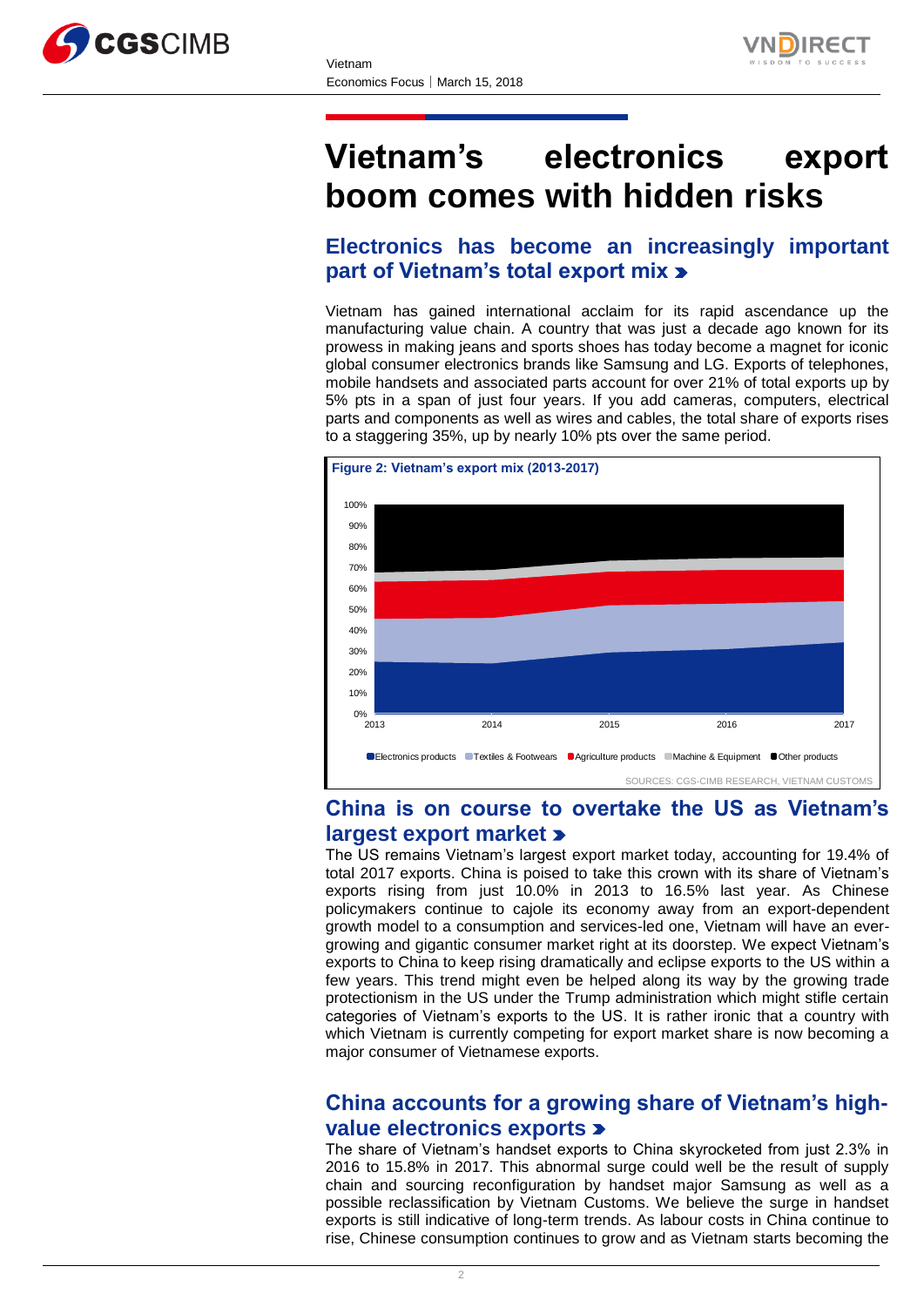



### Economics Focus│March 15, 2018

Vietnam

global production hub for Samsung's handset business, it is only natural that Samsung (and potentially LG) will increasingly sell Vietnamese-assembled handsets in the Chinese market given Vietnam's proximity to major Chinese population centres. Furthermore, Samsung Display in Vietnam might start selling to Samsung's display panel production units in China. Vietnam's proximity to the component supplier ecosystem in the Pearl River Delta makes it an ideal location for gradual relocation of component and parts manufacturing away from China.



## **Samsung is fighting a losing battle in the Chinese handset market**

China is currently doing to Korea what Korea did to Japan in the consumer electronics industry in the nineteen nineties. It is no secret that Samsung's handset business is locked in a fierce battle with upcoming Chinese handset behemoths Xiaomi and Oppo. Samsung's market share in China has fallen from 22.1% to just 5.3% in the past four years as Chinese consumers increasingly favour local handset brands and as local OEMs continue to add a plethora of features and functionality to their handsets while undercutting Samsung on price.

## **Vietnam's growing exposure to Chinese handset sales and its outsized reliance on Samsung for handset exports makes it vulnerable**

Samsung products account for 23% of Vietnam's total exports and a staggering 67% of Vietnam's total exports of electronics (including computers, phones and components). While Korean major LG electronics also seems to have made Vietnam a strategic global sourcing hub for a whole range of consumer electronics products, Samsung still reigns supreme. This makes Vietnam's electronics export growth rather vulnerable to any continued erosion of Samsung's market share in China.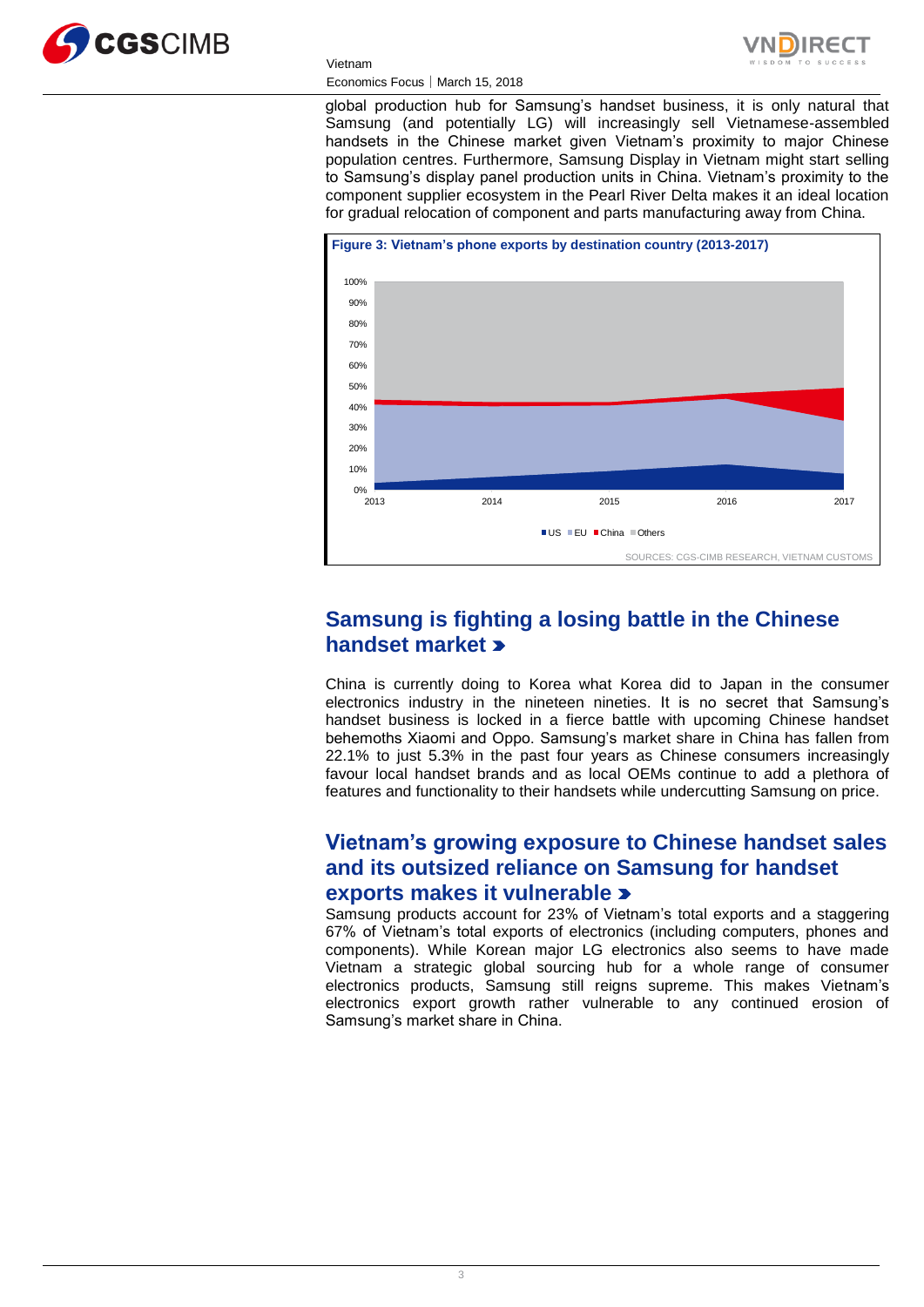

Vietnam Economics Focus│March 15, 2018





## **Vietnam's high exposure to Samsung not just restricted to China market dynamics**

While Samsung's losing competitiveness in the handset market is most evident in China, it is also losing market share at a global level. As Chinese competitors like Xiaomi and Oppo aggressively push into new markets (e.g. India), Samsung might continue to cede ground to them. As a global strategic manufacturing hub for Samsung Electronics, Vietnam is therefore exposed to Samsung's imminent long-term decline in the consumer electronics business. Samsung's growing focus on other areas such as biopharmaceuticals and semiconductors are not likely to benefit Vietnam much as success in these industries is less dependent on lowcost labour than in consumer electronics manufacturing.

## **Vietnam's "Samsung-concentration" risk mitigation depends on its ability to attract other consumer electronics OEMs**

Vietnam's growing scale and clout in consumer electronics manufacturing will surely catalyse the development of a supplier ecosystem and lead to "cluster effects". However, nothing can be taken for granted, particularly in an uncertain global trade environment. Vietnam must take advantage of its current dream run in electronics manufacturing to actively court other global consumer electronics OEMs such as Apple as well as regional heavyweights such as Xiaomi, Oppo and Haier to mitigate against the risk of Samsung's eventual decline in handset dominance and LG's possible slide in consumer appliance manufacturing. We believe it is time for Vietnam to lay the red carpet for Samsung's competitors if it wants to continue its electronics export manufacturing dream-run.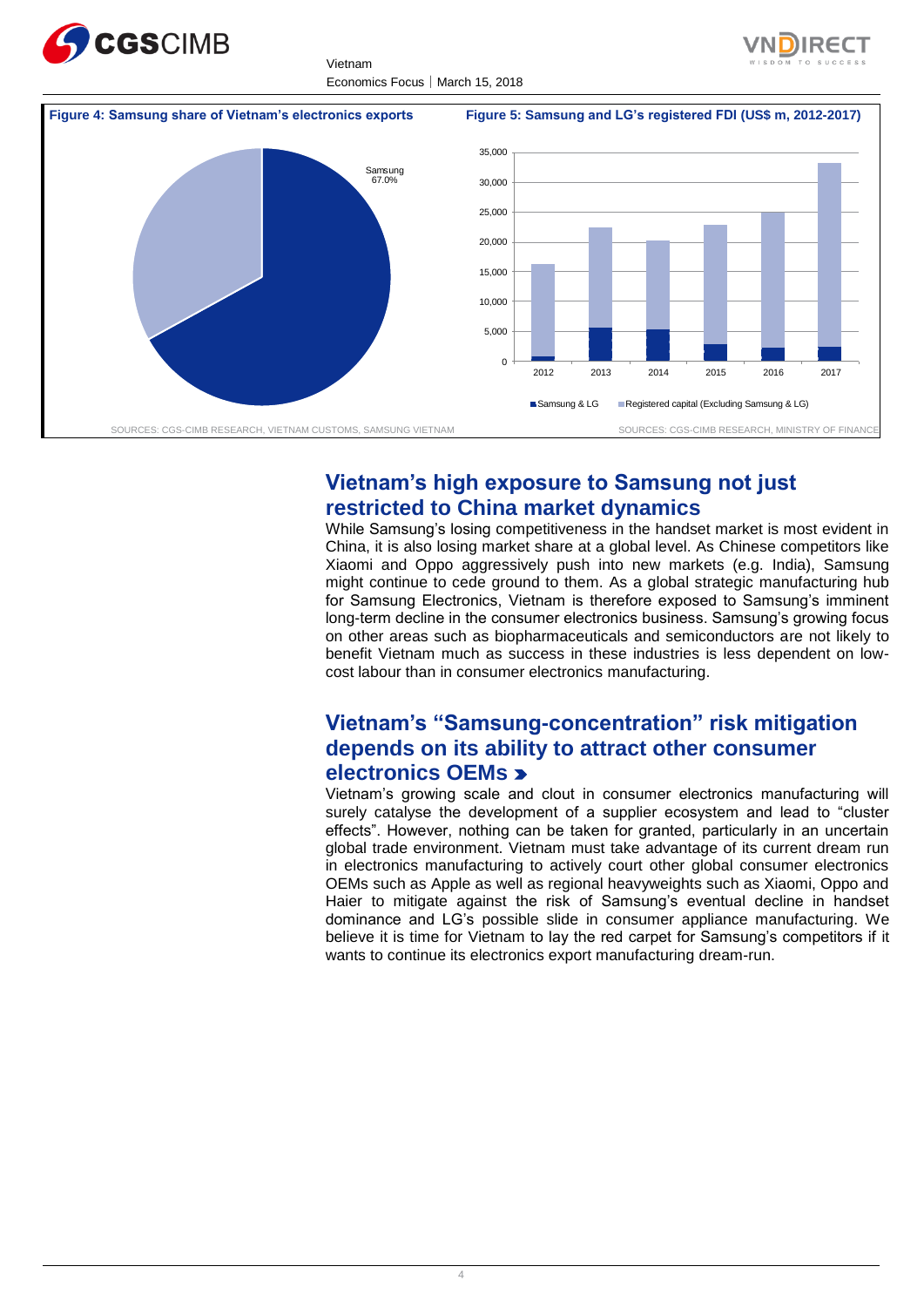



#### **DISCLAIMER**

The content of this report (including the views and opinions expressed therein, and the information comprised therein) has been prepared by and belongs to CGS-CIMB or CIMB Investment Bank Berhad ("CIMB"), as the case may be. Reports relating to a specific geographical area are produced and distributed by the corresponding CGS-CIMB entity as listed in the table below. Reports relating to Malaysia are produced and distributed by CIMB.

This report is not directed to, or intended for distribution to or use by, any person or entity who is a citizen or resident of or located in any locality, state, country or other jurisdiction where such distribution, publication, availability or use would be contrary to law or regulation.

By accepting this report, the recipient hereof represents and warrants that he is entitled to receive such report in accordance with the restrictions set forth below and agrees to be bound by the limitations contained herein (including the "Restrictions on Distributions" set out below). Any failure to comply with these limitations may constitute a violation of law. This publication is being supplied to you strictly on the basis that it will remain confidential. No part of this report may be (i) copied, photocopied, duplicated, stored or reproduced in any form by any means or (ii) redistributed or passed on, directly or indirectly, to any other person in whole or in part, for any purpose without the prior written consent of CGS-CIMB or CIMB, as the case may be.

The information contained in this research report is prepared from data believed to be correct and reliable at the time of issue of this report. CGS-CIMB or CIMB, as the case may be, may or may not issue regular reports on the subject matter of this report at any frequency and may cease to do so or change the periodicity of reports at any time. Neither CGS-CIMB nor CIMB has an obligation to update this report in the event of a material change to the information contained in this report. Neither CGS-CIMB nor CIMB accepts any, obligation to (i) check or ensure that the contents of this report remain current, reliable or relevant, (ii) ensure that the content of this report constitutes all the information a prospective investor may require, (iii) ensure the adequacy, accuracy, completeness, reliability or fairness of any views, opinions and information, and accordingly, CGS-CIMB and CIMB, their respective affiliates and related persons including China Galaxy International Financial Holdings Limited ("CGIFHL") and CIMB Group Sdn. Bhd. ("CIMBG") and their respective related corporations (and their respective directors, associates, connected persons and/or employees) shall not be liable in any manner whatsoever for any consequences (including but not limited to any direct, indirect or consequential losses, loss of profits and damages) of any reliance thereon or usage thereof. In particular, CGS-CIMB and CIMB disclaim all responsibility and liability for the views and opinions set out in this report.

Unless otherwise specified, this report is based upon sources which CGS-CIMB or CIMB, as the case may be, considers to be reasonable. Such sources will, unless otherwise specified, for market data, be market data and prices available from the main stock exchange or market where the relevant security is listed, or, where appropriate, any other market. Information on the accounts and business of company(ies) will generally be based on published statements of the company(ies), information disseminated by regulatory information services, other publicly available information and information resulting from our research.

Whilst every effort is made to ensure that statements of facts made in this report are accurate, all estimates, projections, forecasts, expressions of opinion and other subjective judgments contained in this report are based on assumptions considered to be reasonable as of the date of the document in which they are contained and must not be construed as a representation that the matters referred to therein will occur. Past performance is not a reliable indicator of future performance. The value of investments may go down as well as up and those investing may, depending on the investments in question, lose more than the initial investment. No report shall constitute an offer or an invitation by or on behalf of CGS-CIMB or CIMB, as the case may be, or any of their respective affiliates (including CGIFHL, CIMBG and their respective related corporations) to any person to buy or sell any investments.

CGS-CIMB, CIMB, their respective affiliates and related corporations (including CGIFHL, CIMBG and their respective related corporations) and/or their respective directors, associates, connected parties and/or employees may own or have positions in securities of the company(ies) covered in this research report or any securities related thereto and may from time to time add to or dispose of, or may be materially interested in, any such securities. Further, CGS-CIMB, CIMB, their respective affiliates and their respective related corporations (including CGIFHL, CIMBG and their respective related corporations) do and seek to do business with the company(ies) covered in this research report and may from time to time act as market maker or have assumed an underwriting commitment in securities of such company(ies), may sell them to or buy them from customers on a principal basis and may also perform or seek to perform significant investment banking, advisory, underwriting or placement services for or relating to such company(ies) as well as solicit such investment, advisory or other services from any entity mentioned in this report.

CGS-CIMB, CIMB or their respective affiliates (including CGIFHL, CIMBG and their respective related corporations) may enter into an agreement with the company(ies) covered in this report relating to the production of research reports. CGS-CIMB or CIMB, as the case may be, may disclose the contents of this report to the company(ies) covered by it and may have amended the contents of this report following such disclosure.

The analyst responsible for the production of this report hereby certifies that the views expressed herein accurately and exclusively reflect his or her personal views and opinions about any and all of the issuers or securities analysed in this report and were prepared independently and autonomously. No part of the compensation of the analyst(s) was, is, or will be directly or indirectly related to the inclusion of specific recommendations(s) or view(s) in this report. The analyst(s) who prepared this research report is prohibited from receiving any compensation, incentive or bonus based on specific investment banking transactions or for providing a specific recommendation for, or view of, a particular company. Information barriers and other arrangements may be established where necessary to prevent conflicts of interests arising. However, the analyst(s) may receive compensation that is based on his/their coverage of company(ies) in the performance of his/their duties or the performance of his/their recommendations and the research personnel involved in the preparation of this report may also participate in the solicitation of the businesses as described above. In reviewing this research report, an investor should be aware that any or all of the foregoing, among other things, may give rise to real or potential conflicts of interest. Additional information is, subject to the duties of confidentiality, available on request.

Reports relating to a specific geographical area are produced by the corresponding CGS-CIMB entity as listed in the table below. The term "CGS-CIMB" shall denote, where appropriate, the relevant entity distributing or disseminating the report in the particular jurisdiction referenced below, or, in every other case except as otherwise stated herein, CGS-CIMB Securities International Pte. Ltd. and its affiliates, subsidiaries and related corporations.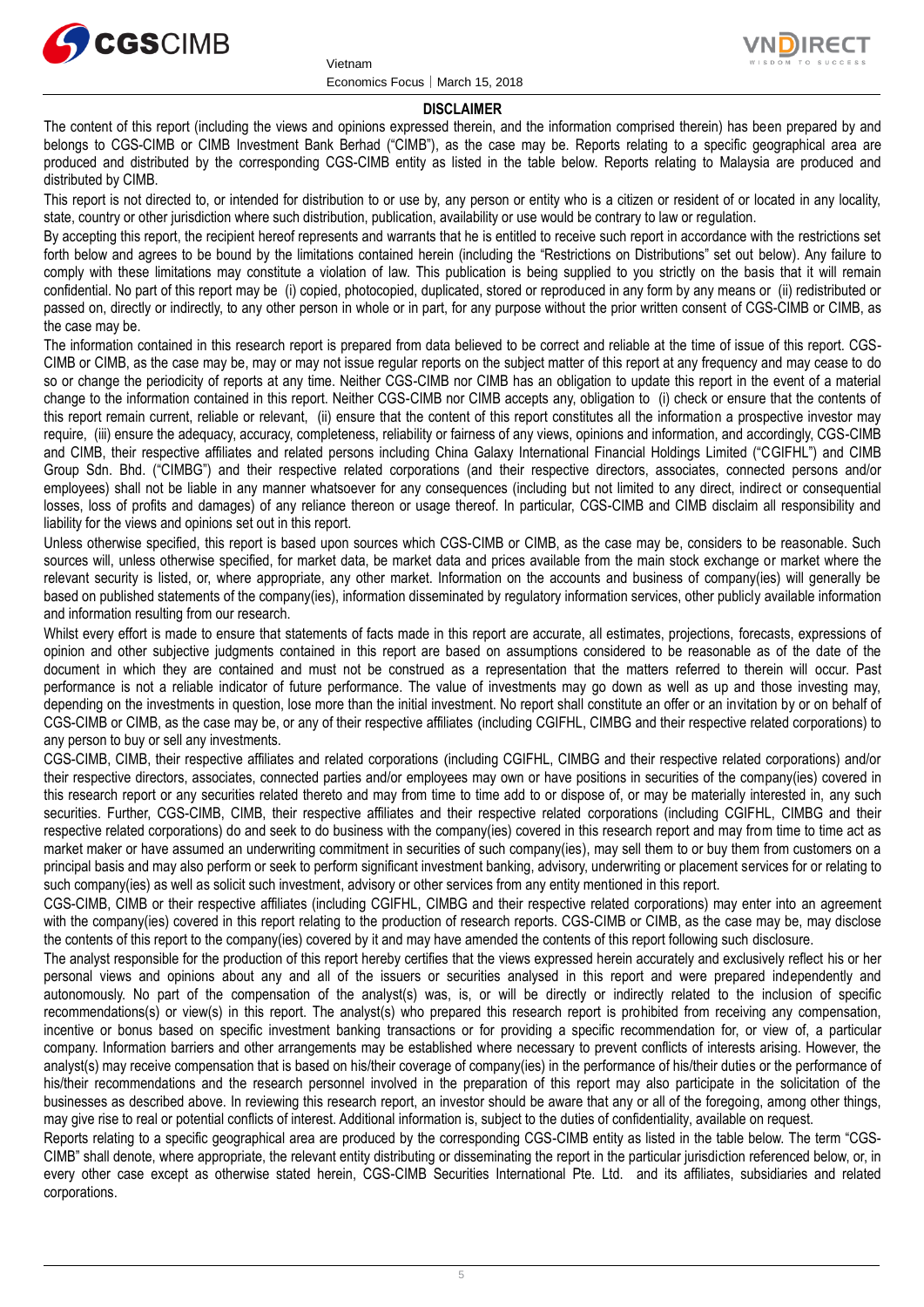

Economics Focus│March 15, 2018

Vietnam



| Country     | <b>CGS-CIMB Entity</b>                                | Regulated by                                                    |
|-------------|-------------------------------------------------------|-----------------------------------------------------------------|
| Hong Kong   | CGS-CIMB Securities (Hong Kong) Limited               | Securities and Futures Commission Hong Kong                     |
| India       | CGS-CIMB Securities (India) Private Limited           | Securities and Exchange Board of India (SEBI)                   |
| Indonesia   | PT CGS-CIMB Sekuritas Indonesia                       | Financial Services Authority of Indonesia                       |
| Singapore   | CGS-CIMB Research Pte. Ltd.                           | Monetary Authority of Singapore                                 |
| South Korea | CGS-CIMB Securities (Hong Kong) Limited, Korea Branch | Financial Services Commission and Financial Supervisory Service |
| Thailand    | CGS-CIMB Securities (Thailand) Co. Ltd.               | Securities and Exchange Commission Thailand                     |

Reports relating to Malaysia are produced by CIMB as listed in the table below:

| Country         | <b>CIMB</b><br>Entity                       | --                                            |
|-----------------|---------------------------------------------|-----------------------------------------------|
| . .<br>Malavsia | <b>CIME</b><br>Bank<br>Berhac<br>Investment | Malavsia<br>Comm<br>าแe<br>or<br>. <i>.</i> . |

This report does not purport to contain all the information that a prospective investor may require. Neither CGS-CIMB or CIMB, as the case may be, nor any of their respective affiliates (including CGIFHL, CIMBG and their related corporations) make any guarantee, representation or warranty, express or implied, as to the adequacy, accuracy, completeness, reliability or fairness of any such information and opinion contained in this report. Neither CGS-CIMB or CIMB, as the case may be, nor any of their respective affiliates nor their related persons (including CGIFHL, CIMBG and their related corporations) shall be liable in any manner whatsoever for any consequences (including but not limited to any direct, indirect or consequential losses, loss of profits and damages) of any reliance thereon or usage thereof.

This report is general in nature and has been prepared for information purposes only. It is intended for circulation amongst CGS-CIMB's or CIMB's (as the case may be) clients generally and does not have regard to the specific investment objectives, financial situation and the particular needs of any specific person who may receive this report. The information and opinions in this report are not and should not be construed or considered as an offer, recommendation or solicitation to buy or sell the subject securities, related investments or other financial instruments or any derivative instrument, or any rights pertaining thereto.

Investors are advised to make their own independent evaluation of the information contained in this research report, consider their own individual investment objectives, financial situation and particular needs and consult their own professional and financial advisers as to the legal, business, financial, tax and other aspects before participating in any transaction in respect of the securities of company(ies) covered in this research report.

The securities of such company(ies) may not be eligible for sale in all jurisdictions or to all categories of investors.

**Australia:** Despite anything in this report to the contrary, this research is provided in Australia by CGS-CIMB Securities (Singapore) Pte. Ltd. and CGS-CIMB Securities (Hong Kong) Limited. This research is only available in Australia to persons who are "wholesale clients" (within the meaning of the Corporations Act 2001 (Cth) and is supplied solely for the use of such wholesale clients and shall not be distributed or passed on to any other person. You represent and warrant that if you are in Australia, you are a "wholesale client". This research is of a general nature only and has been prepared without taking into account the objectives, financial situation or needs of the individual recipient. CGS-CIMB Securities (Singapore) Pte. Ltd. and CGS-CIMB Securities (Hong Kong) Limited do not hold, and are not required to hold an Australian financial services license. CGS-CIMB Securities (Singapore) Pte. Ltd. and CGS-CIMB Securities (Hong Kong) Limited rely on "passporting" exemptions for entities appropriately licensed by the Monetary Authority of Singapore (under ASIC Class Order 03/1102) and the Securities and Futures Commission in Hong Kong (under ASIC Class Order 03/1103).

**Canada:** This research report has not been prepared in accordance with the disclosure requirements of Dealer Member Rule 3400 – Research Restrictions and Disclosure Requirements of the Investment Industry Regulatory Organization of Canada. For any research report distributed by CIBC, further disclosures related to CIBC conflicts of interest can be found at https://researchcentral.cibcwm.com .

**China:** For the purpose of this report, the People's Republic of China ("PRC") does not include the Hong Kong Special Administrative Region, the Macau Special Administrative Region or Taiwan. The distributor of this report has not been approved or licensed by the China Securities Regulatory Commission or any other relevant regulatory authority or governmental agency in the PRC. This report contains only marketing information. The distribution of this report is not an offer to buy or sell to any person within or outside PRC or a solicitation to any person within or outside of PRC to buy or sell any instruments described herein. This report is being issued outside the PRC to a limited number of institutional investors and may not be provided to any person other than the original recipient and may not be reproduced or used for any other purpose.

**France:** Only qualified investors within the meaning of French law shall have access to this report. This report shall not be considered as an offer to subscribe to, or used in connection with, any offer for subscription or sale or marketing or direct or indirect distribution of financial instruments and it is not intended as a solicitation for the purchase of any financial instrument.

**Germany:** This report is only directed at persons who are professional investors as defined in sec 31a(2) of the German Securities Trading Act (WpHG). This publication constitutes research of a non-binding nature on the market situation and the investment instruments cited here at the time of the publication of the information.

The current prices/yields in this issue are based upon closing prices from Bloomberg as of the day preceding publication. Please note that neither the German Federal Financial Supervisory Agency (BaFin), nor any other supervisory authority exercises any control over the content of this report.

**Hong Kong:** This report is issued and distributed in Hong Kong by CGS-CIMB Securities (Hong Kong) Limited ("CHK") which is licensed in Hong Kong by the Securities and Futures Commission for Type 1 (dealing in securities), Type 4 (advising on securities) and Type 6 (advising on corporate finance) activities. Any investors wishing to purchase or otherwise deal in the securities covered in this report should contact the Head of Sales at CGS-CIMB Securities (Hong Kong) Limited. The views and opinions in this research report are our own as of the date hereof and are subject to change. If the Financial Services and Markets Act of the United Kingdom or the rules of the Financial Conduct Authority apply to a recipient, our obligations owed to such recipient therein are unaffected. CHK has no obligation to update its opinion or the information in this research report. This publication is strictly confidential and is for private circulation only to clients of CHK.

**India:** This report is issued and distributed in India by CGS-CIMB Securities (India) Private Limited ("CGS-CIMB India") which is registered with the National Stock Exchange of India Limited and BSE Limited as a trading and clearing member under the Securities and Exchange Board of India (Stock Brokers and Sub-Brokers) Regulations, 1992. In accordance with the provisions of Regulation 4(g) of the Securities and Exchange Board of India (Investment Advisers) Regulations, 2013, CGS-CIMB India is not required to seek registration with the Securities and Exchange Board of India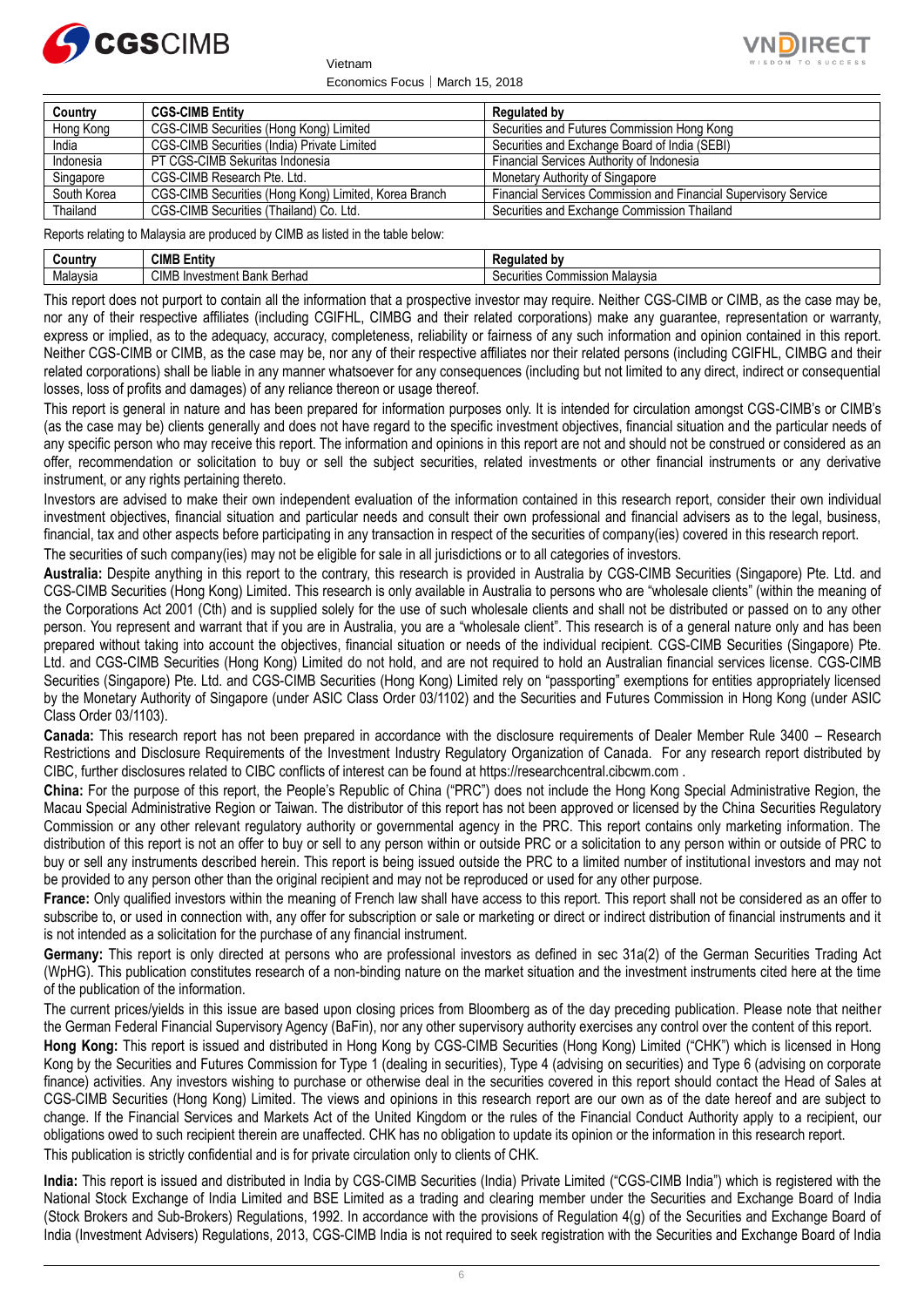





("SEBI") as an Investment Adviser. CGS-CIMB India is registered with SEBI as a Research Analyst pursuant to the SEBI (Research Analysts) Regulations, 2014 ("Regulations").

This report does not take into account the particular investment objectives, financial situations, or needs of the recipients. It is not intended for and does not deal with prohibitions on investment due to law/jurisdiction issues etc. which may exist for certain persons/entities. Recipients should rely on their own investigations and take their own professional advice before investment.

The report is not a "prospectus" as defined under Indian Law, including the Companies Act, 2013, and is not, and shall not be, approved by, or filed or registered with, any Indian regulator, including any Registrar of Companies in India, SEBI, any Indian stock exchange, or the Reserve Bank of India. No offer, or invitation to offer, or solicitation of subscription with respect to any such securities listed or proposed to be listed in India is being made, or intended to be made, to the public, or to any member or section of the public in India, through or pursuant to this report.

The research analysts, strategists or economists principally responsible for the preparation of this research report are segregated from the other activities of CGS-CIMB India and they have received compensation based upon various factors, including quality, accuracy and value of research, firm profitability or revenues, client feedback and competitive factors. Research analysts', strategists' or economists' compensation is not linked to investment banking or capital markets transactions performed or proposed to be performed by CGS-CIMB India or its affiliates.

**Indonesia:** This report is issued and distributed by PT CGS-CIMB Sekuritas Indonesia ("CGS-CIMB Indonesia"). The views and opinions in this research report are our own as of the date hereof and are subject to change. CGS-CIMB Indonesia has no obligation to update its opinion or the information in this research report. Neither this report nor any copy hereof may be distributed in Indonesia or to any Indonesian citizens wherever they are domiciled or to Indonesian residents except in compliance with applicable Indonesian capital market laws and regulations.

This research report is not an offer of securities in Indonesia. The securities referred to in this research report have not been registered with the Financial Services Authority (Otoritas Jasa Keuangan) pursuant to relevant capital market laws and regulations, and may not be offered or sold within the territory of the Republic of Indonesia or to Indonesian citizens through a public offering or in circumstances which constitute an offer within the meaning of the Indonesian capital market law and regulations.

**Ireland:** CGS-CIMB is not an investment firm authorised in the Republic of Ireland and no part of this document should be construed as CGS-CIMB acting as, or otherwise claiming or representing to be, an investment firm authorised in the Republic of Ireland.

**Malaysia:** This report is distributed by CIMB solely for the benefit of and for the exclusive use of our clients. CIMB has no obligation to update, revise or reaffirm its opinion or the information in this research reports after the date of this report.

**New Zealand:** In New Zealand, this report is for distribution only to persons who are wholesale clients pursuant to section 5C of the Financial Advisers Act 2008.

**Singapore:** This report is issued and distributed by CGS-CIMB Research Pte Ltd ("CGS-CIMBR"). CGS-CIMBR is a financial adviser licensed under the Financial Advisers Act, Cap 110 ("FAA") for advising on investment products, by issuing or promulgating research analyses or research reports, whether in electronic, print or other form. Accordingly CGS-CIMBR is a subject to the applicable rules under the FAA unless it is able to avail itself to any prescribed exemptions.

Recipients of this report are to contact CGS-CIMB Research Pte Ltd, 50 Raffles Place, #16-02 Singapore Land Tower, Singapore in respect of any matters arising from, or in connection with this report. CGS-CIMBR has no obligation to update its opinion or the information in this research report. This publication is strictly confidential and is for private circulation only. If you have not been sent this report by CGS-CIMBR directly, you may not rely, use or disclose to anyone else this report or its contents.

If the recipient of this research report is not an accredited investor, expert investor or institutional investor, CGS-CIMBR accepts legal responsibility for the contents of the report without any disclaimer limiting or otherwise curtailing such legal responsibility. If the recipient is an accredited investor, expert investor or institutional investor, the recipient is deemed to acknowledge that CGS-CIMBR is exempt from certain requirements under the FAA and its attendant regulations, and as such, is exempt from complying with the following :

(a) Section 25 of the FAA (obligation to disclose product information);

(b) Section 27 (duty not to make recommendation with respect to any investment product without having a reasonable basis where you may be reasonably expected to rely on the recommendation) of the FAA;

- (c) MAS Notice on Information to Clients and Product Information Disclosure [Notice No. FAA-N03];
- (d) MAS Notice on Recommendation on Investment Products [Notice No. FAA-N16];

(e) Section 36 (obligation on disclosure of interest in securities), and

(f) any other laws, regulations, notices, directive, guidelines, circulars and practice notes which are relates to the above, to the extent permitted by applicable laws, as may be amended from time to time, and any other laws, regulations, notices, directive, guidelines, circulars, and practice notes as we may notify you from time to time. In addition, the recipient who is an accredited investor, expert investor or institutional investor acknowledges that a CGS-CIMBR is exempt from Section 27 of the FAA, the recipient will also not be able to file a civil claim against CGS-CIMBR for any loss or damage arising from the recipient's reliance on any recommendation made by CGS-CIMBR which would otherwise be a right that is available to the recipient under Section 27 of the FAA, the recipient will also not be able to file a civil claim against CGS-CIMBR for any loss or damage arising from the recipient's reliance on any recommendation made by CGS-CIMBR which would otherwise be a right that is available to the recipient under Section 27 of the FAA.

CGS-CIMBR, its affiliates and related corporations, their directors, associates, connected parties and/or employees may own or have positions in securities of the company(ies) covered in this research report or any securities related thereto and may from time to time add to or dispose of, or may be materially interested in, any such securities. Further, CGS-CIMBR, its affiliates and its related corporations do and seek to do business with the company(ies) covered in this research report and may from time to time act as market maker or have assumed an underwriting commitment in securities of such company(ies), may sell them to or buy them from customers on a principal basis and may also perform or seek to perform significant investment banking, advisory, underwriting or placement services for or relating to such company(ies) as well as solicit such investment, advisory or other services from any entity mentioned in this report.

**South Korea:** This report is issued and distributed in South Korea by CGS-CIMB Securities (Hong Kong) Limited, Korea Branch ("CGS-CIMB Korea") which is licensed as a cash equity broker, and regulated by the Financial Services Commission and Financial Supervisory Service of Korea. In South Korea, this report is for distribution only to professional investors under Article 9(5) of the Financial Investment Services and Capital Market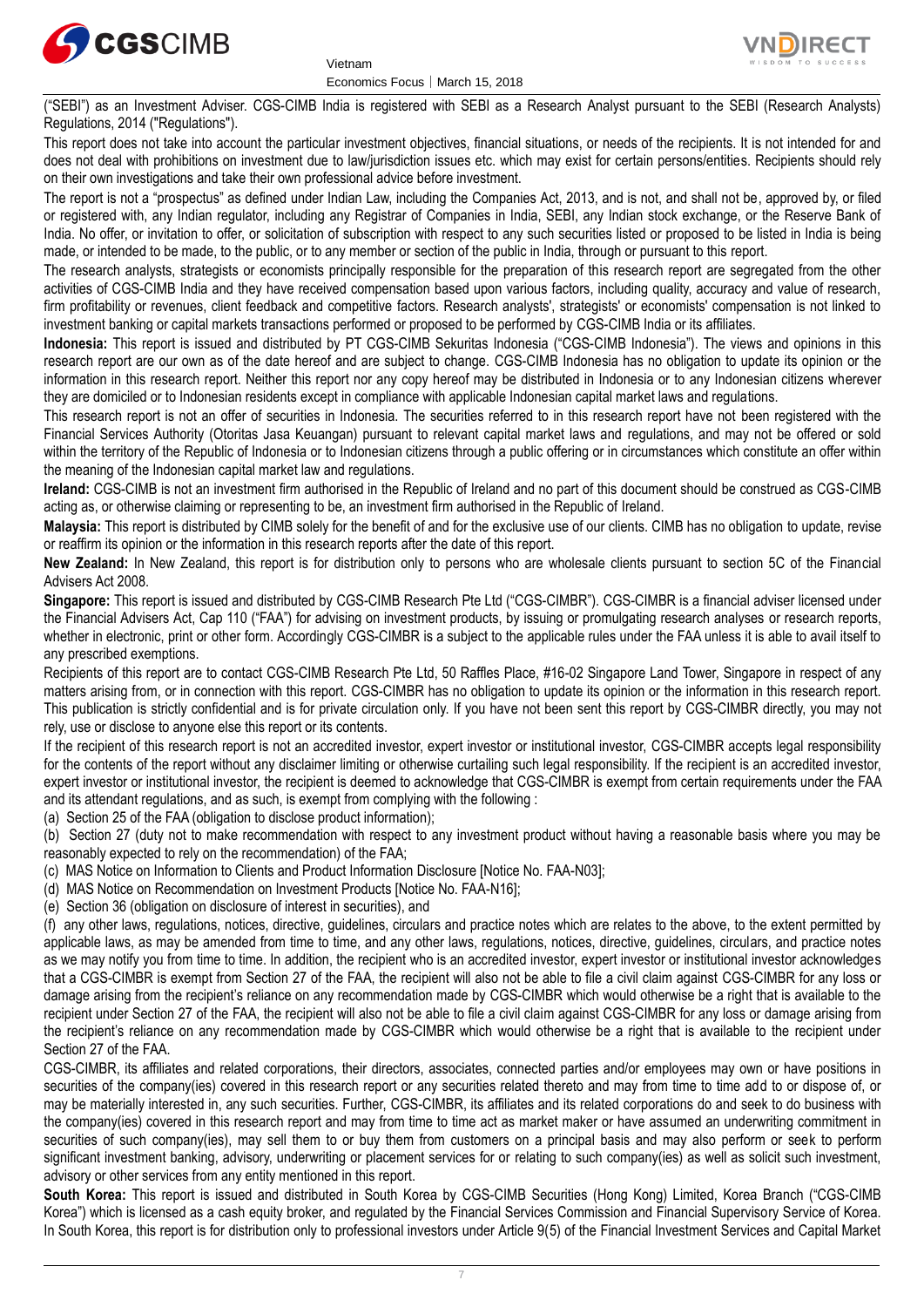



#### Act of Korea ("FSCMA").

**Spain:** This document is a research report and it is addressed to institutional investors only. The research report is of a general nature and not personalised and does not constitute investment advice so, as the case may be, the recipient must seek proper advice before adopting any investment decision. This document does not constitute a public offering of securities.

CGS-CIMB is not registered with the Spanish Comision Nacional del Mercado de Valores to provide investment services.

**Sweden:** This report contains only marketing information and has not been approved by the Swedish Financial Supervisory Authority. The distribution of this report is not an offer to sell to any person in Sweden or a solicitation to any person in Sweden to buy any instruments described herein and may not be forwarded to the public in Sweden.

**Switzerland:** This report has not been prepared in accordance with the recognized self-regulatory minimal standards for research reports of banks issued by the Swiss Bankers' Association (Directives on the Independence of Financial Research).

**Thailand:** This report is issued and distributed by CGS-CIMB Securities (Thailand) Co. Ltd. ("CGS-CIMB Thailand") based upon sources believed to be reliable (but their accuracy, completeness or correctness is not guaranteed). The statements or expressions of opinion herein were arrived at after due and careful consideration for use as information for investment. Such opinions are subject to change without notice and CGS-CIMB Thailand has no obligation to update its opinion or the information in this research report.

CGS-CIMB Thailand may act or acts as Market Maker, and issuer and offerer of Derivative Warrants and Structured Note which may have the following securities as its underlying securities. Investors should carefully read and study the details of the derivative warrants in the prospectus before making investment decisions.

AAV, ADVANC, AMATA, ANAN, AOT, AP, BA, BANPU, BBL, BCH, BCP, BCPG, BDMS, BEAUTY, BEC, BEM, BJC, BH, BIG, BLA, BLAND, BPP, BTS, CBG, CENTEL, CHG, CK, CKP, COM7, CPALL, CPF, CPN, DELTA, DTAC, EA, EGCO, EPG, GFPT, GLOBAL, GLOW, GPSC, GUNKUL, HMPRO, INTUCH, IRPC, ITD, IVL, KBANK, KCE, KKP, KTB, KTC, LH, LHBANK, LPN, MAJOR, MALEE, MEGA, MINT, MONO, MTLS, PLANB, PSH, PTL, PTG, PTT, PTTEP, PTTGC, QH, RATCH, ROBINS, S, SAWAD, SCB, SCC, SCCC, SIRI, SPALI, SPRC, STEC, STPI, SUPER, TASCO, TCAP, THAI, THANI, THCOM, TISCO, TKN, TMB, TOP, TPIPL, TRUE, TTA, TU, TVO, UNIQ, VGI, WHA, WORK.

#### **Corporate Governance Report:**

The disclosure of the survey result of the Thai Institute of Directors Association ("IOD") regarding corporate governance is made pursuant to the policy of the Office of the Securities and Exchange Commission. The survey of the IOD is based on the information of a company listed on the Stock Exchange of Thailand and the Market for Alternative Investment disclosed to the public and able to be accessed by a general public investor. The result, therefore, is from the perspective of a third party. It is not an evaluation of operation and is not based on inside information.

The survey result is as of the date appearing in the Corporate Governance Report of Thai Listed Companies. As a result, the survey result may be changed after that date. CGS-CIMB Thailand does not confirm nor certify the accuracy of such survey result.

| . <i>.</i><br><b>Range</b><br>ouu | 100<br>۵n<br>$\cdot$ | 80<br>୍ନଦ<br>ັບເ | 70<br>$\sim$<br>$\mathbf{u}$<br>ີ | $\overline{\phantom{a}}$<br>70 or<br><b>Below</b> | ≺esult<br>$\mathbf{m}$<br><b>NC</b><br>ow<br>vc |
|-----------------------------------|----------------------|------------------|-----------------------------------|---------------------------------------------------|-------------------------------------------------|
| scription.                        | <b>xcellent</b>      | Ven<br>000E`     | Goog                              | N/f                                               |                                                 |

**United Arab Emirates:** The distributor of this report has not been approved or licensed by the UAE Central Bank or any other relevant licensing authorities or governmental agencies in the United Arab Emirates. This report is strictly private and confidential and has not been reviewed by, deposited or registered with UAE Central Bank or any other licensing authority or governmental agencies in the United Arab Emirates. This report is being issued outside the United Arab Emirates to a limited number of institutional investors and must not be provided to any person other than the original recipient and may not be reproduced or used for any other purpose. Further, the information contained in this report is not intended to lead to the sale of investments under any subscription agreement or the conclusion of any other contract of whatsoever nature within the territory of the United Arab Emirates.

**United Kingdom and European Economic Area (EEA):** In the United Kingdom and European Economic Area, this material is also being distributed by CGS-CIMB Securities (UK) Limited ("CGS-CIMB UK"). CGS-CIMB UK is authorized and regulated by the Financial Conduct Authority and its registered office is at 27 Knightsbridge, London, SW1X7YB. The material distributed by CGS-CIMB UK has been prepared in accordance with CGS-CIMB's policies for managing conflicts of interest arising as a result of publication and distribution of this material. This material is for distribution only to, and is solely directed at, selected persons on the basis that those persons: (a) are eligible counterparties and professional clients of CGS-CIMB UK; (b) have professional experience in matters relating to investments falling within Article 19(5) of the Financial Services and Markets Act 2000 (Financial Promotion) Order 2005 (as amended, the "Order"), (c) fall within Article 49(2)(a) to (d) ("high net worth companies, unincorporated associations etc") of the Order; (d) are outside the United Kingdom subject to relevant regulation in each jurisdiction, material(all such persons together being referred to as "relevant persons"). This material is directed only at relevant persons and must not be acted on or relied on by persons who are not relevant persons. Any investment or investment activity to which this material relates is available only to relevant persons and will be engaged in only with relevant persons.

Where this material is labelled as non-independent, it does not provide an impartial or objective assessment of the subject matter and does not constitute independent "research" (cannot remove research from here under the applicable rules of the Financial Conduct Authority in the UK. Consequently, any such non-independent material will not have been prepared in accordance with legal requirements designed to promote the independence of research (cannot remove research from here) and will not subject to any prohibition on dealing ahead of the dissemination of research. Any such non-independent material must be considered as a marketing communication.

**United States:** This research report is distributed in the United States of America by CGS-CIMB Securities (USA) Inc, a U.S. registered brokerdealer and a related company of CGS-CIMB Research Pte Ltd, PT CGS-CIMB Sekuritas Indonesia, CGS-CIMB Securities (Thailand) Co. Ltd, CGS-CIMB Securities (Hong Kong) Limited, CGS-CIMB Securities (India) Private Limited, and is distributed solely to persons who qualify as "U.S. Institutional Investors" as defined in Rule 15a-6 under the Securities and Exchange Act of 1934. This communication is only for Institutional Investors whose ordinary business activities involve investing in shares, bonds, and associated securities and/or derivative securities and who have professional experience in such investments. Any person who is not a U.S. Institutional Investor or Major Institutional Investor must not rely on this communication. The delivery of this research report to any person in the United States of America is not a recommendation to effect any transactions in the securities discussed herein, or an endorsement of any opinion expressed herein. CGS-CIMB Securities (USA) Inc, is a FINRA/SIPC member